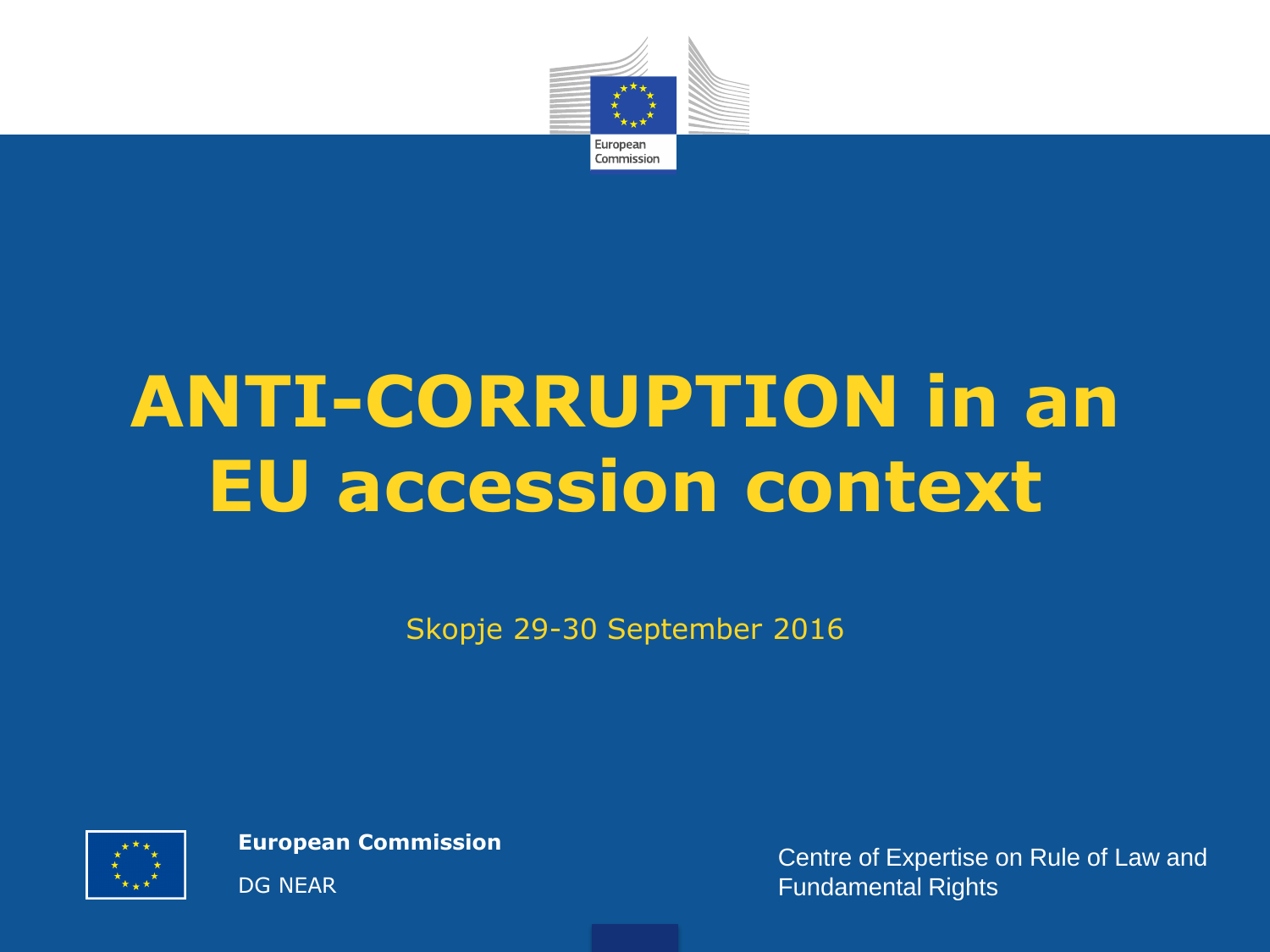

**STRUCTURE**

(1) **The new approach in the accession negotiations in the rule of law chapters.** 

(2) **What does this mean for the fight against corruption ?**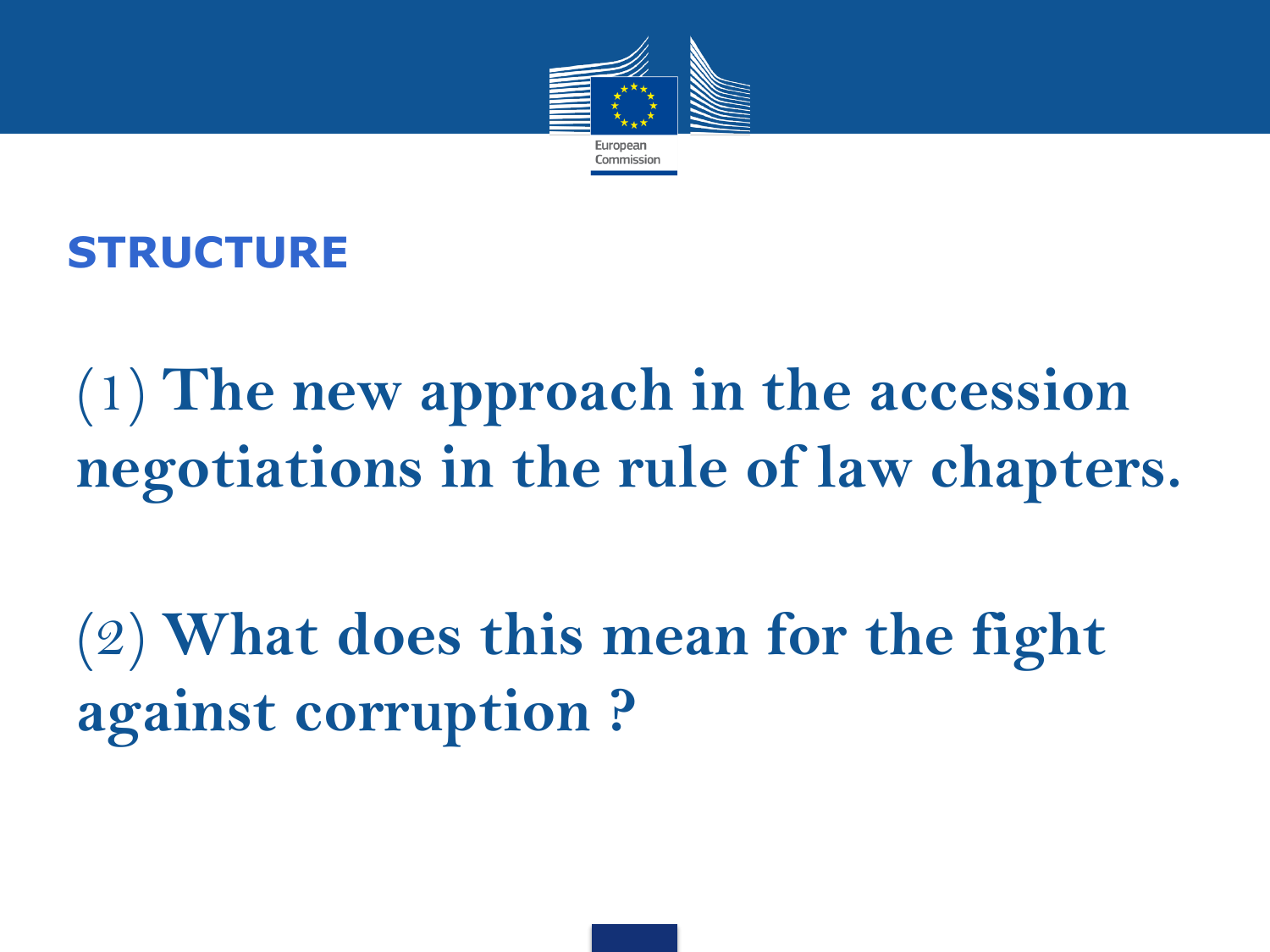

## **1. The new approach to chapters 23 /24 in a nutshell**

*Presented in 2011, applied on MNE as of 2012, SR as of 2013. Not applicable on TR. Based on lessons learned.*

*Provides a more structured framework for negotiations with increased focus on results.*

*Takes into account the time needed for reforms to be properly implemented:*

*► Ch. 23/24 to be opened early in the process and closed at the end to allow maximum time for solid track records to develop with the aim of irreversibility of reforms.*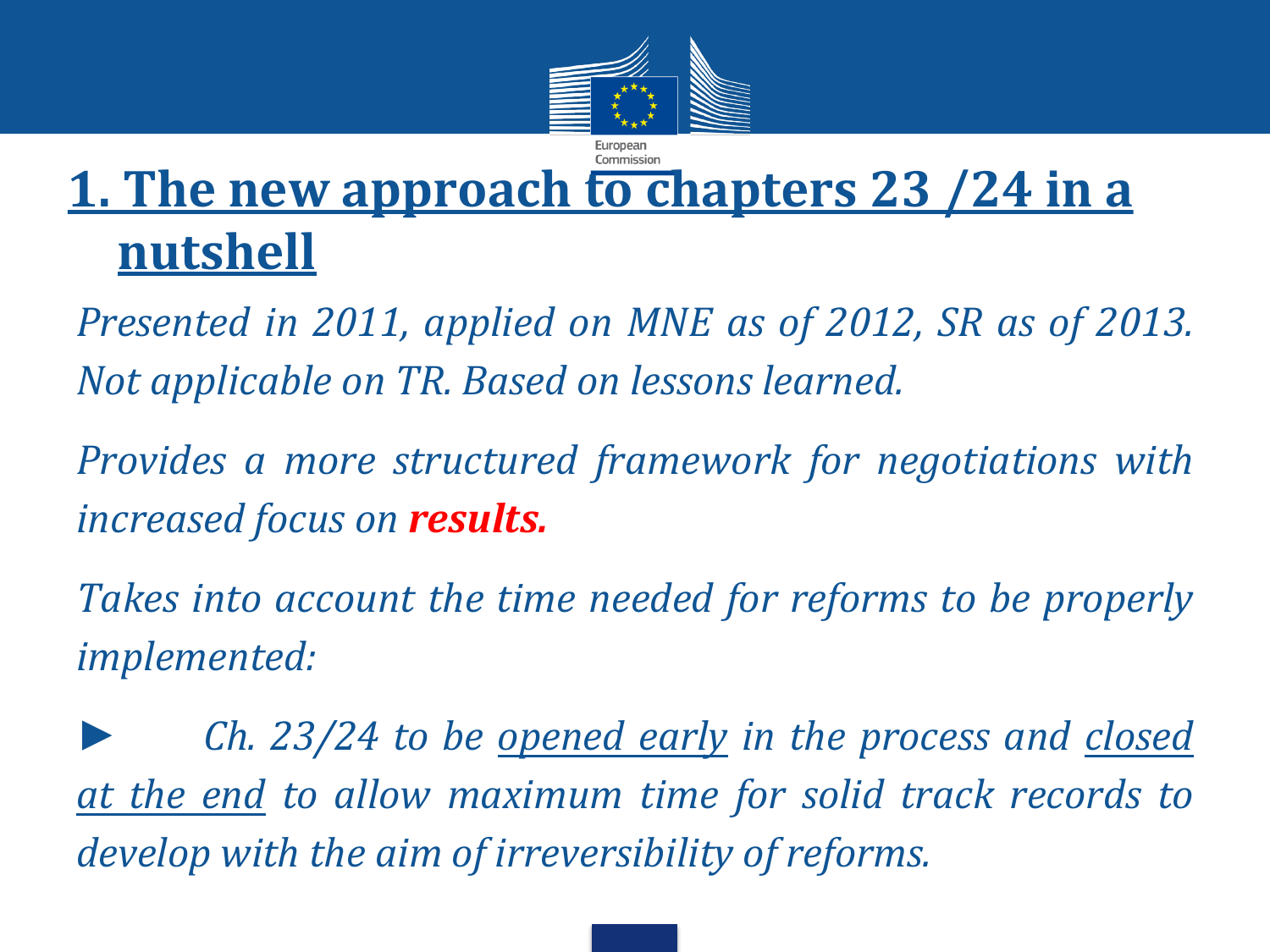

*► EU to provide substantial guidance as basis for comprehensive reform action plans, which are required as opening benchmarks and serve as a catalyst for reforms.*

*► Introduction of 'interim benchmarks' to further guide the reform process and keep the reforms on track.*

*► Closing benchmarks only set once substantial progress made across the board, including on track records of implementation on the ground.*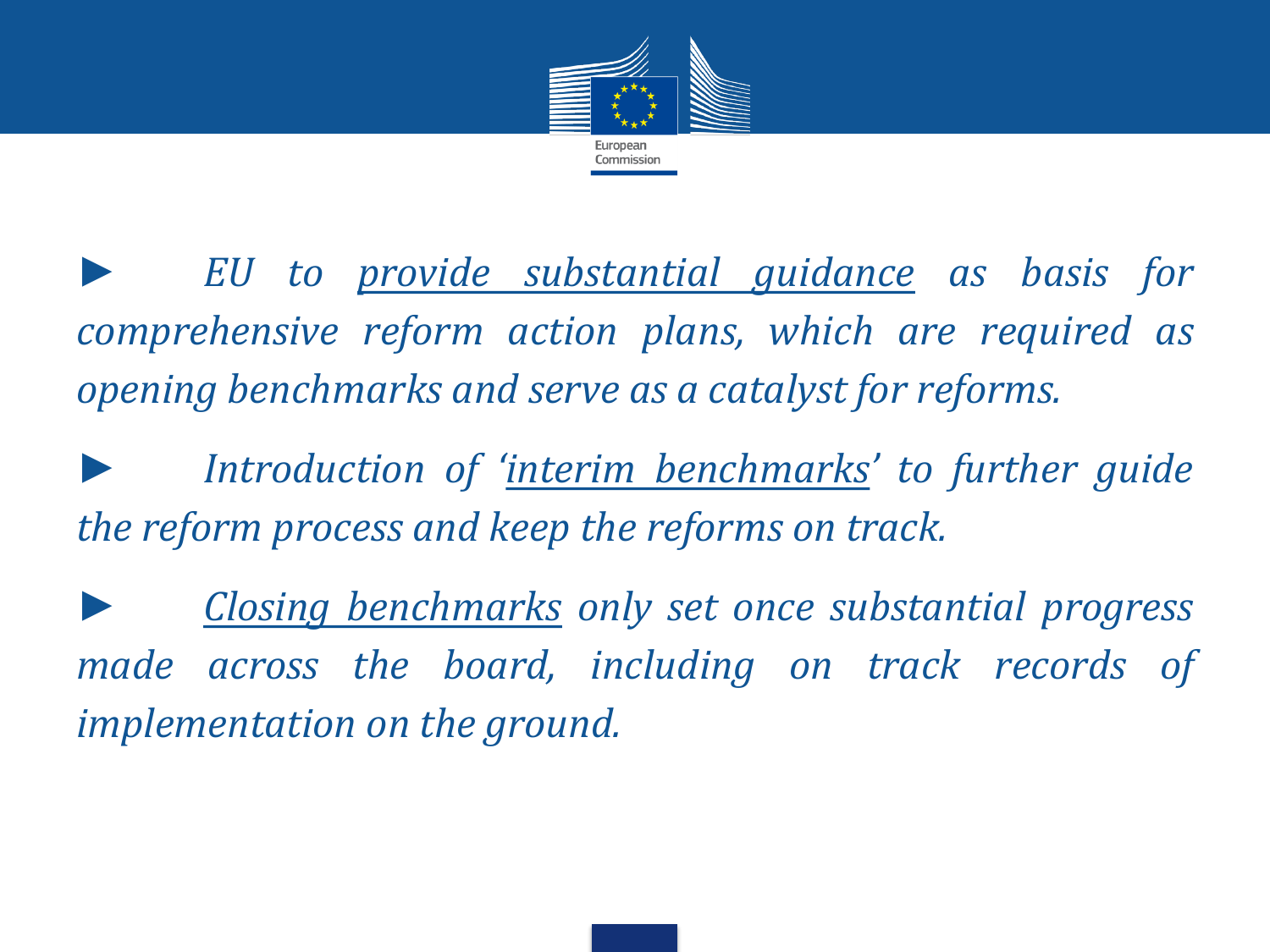

*► Safeguards and corrective measures, for example the updating of benchmarks and to ensure an overall balance in the progress of negotiations across all chapters, a mechanism to stop negotiations on other chapters if progress on chapters 23/24 lags behind.*

*► Greater transparency and inclusiveness of the process, with wide stakeholder consultation expected on the reforms, to ensure maximum support for their implementation.*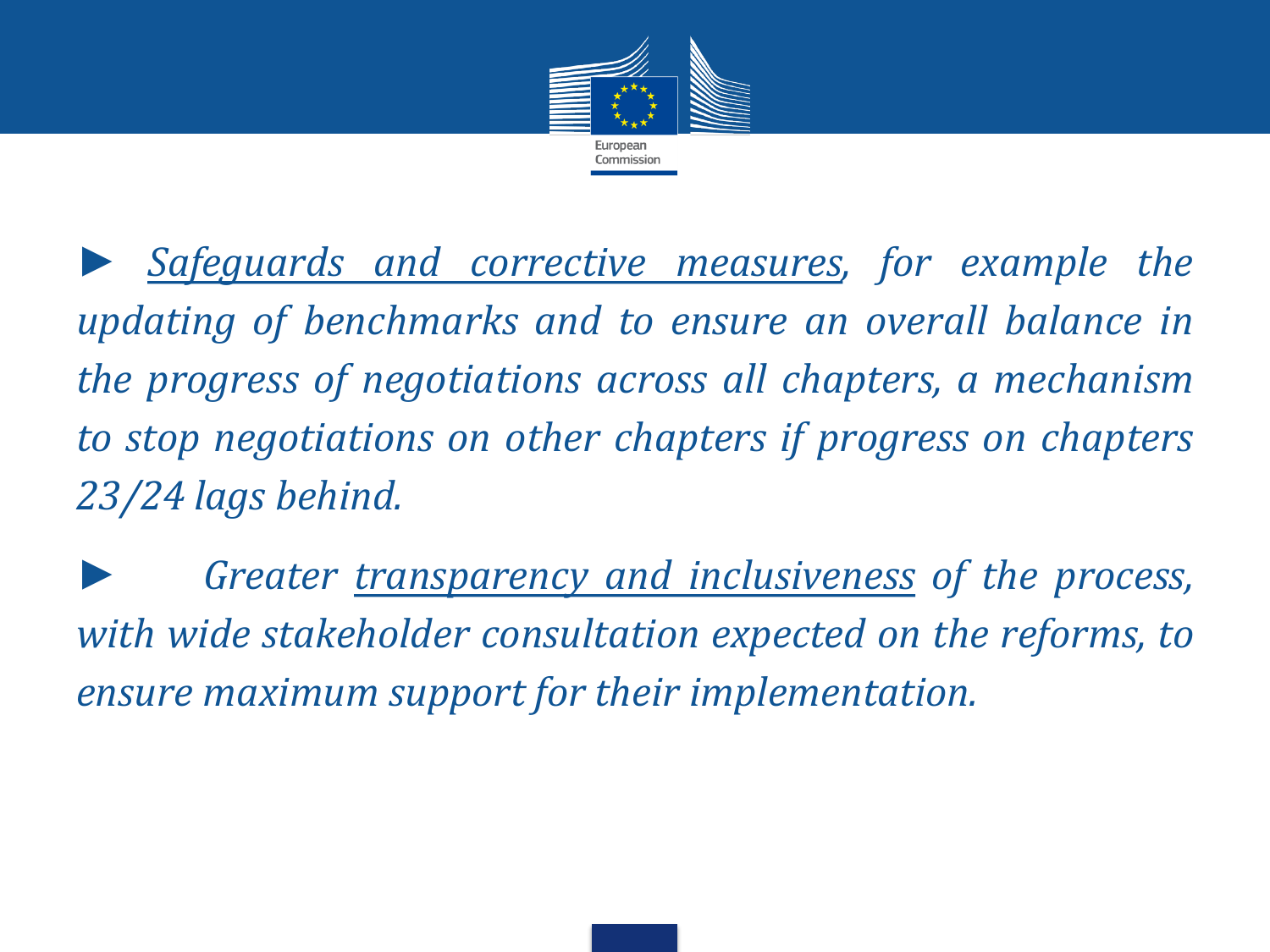

### **2. What does this mean for the fight against corruption ?**

- *- Comprehensive assessment of legal and institutional framework as well as its impact*
- *- Concrete recommendation to be reflected in a comprehensive action plan reflecting a long term vision on how to address corruption (2 track approach)*
- *- Initially focus on completing legal framework and establishing/strengthening institutions*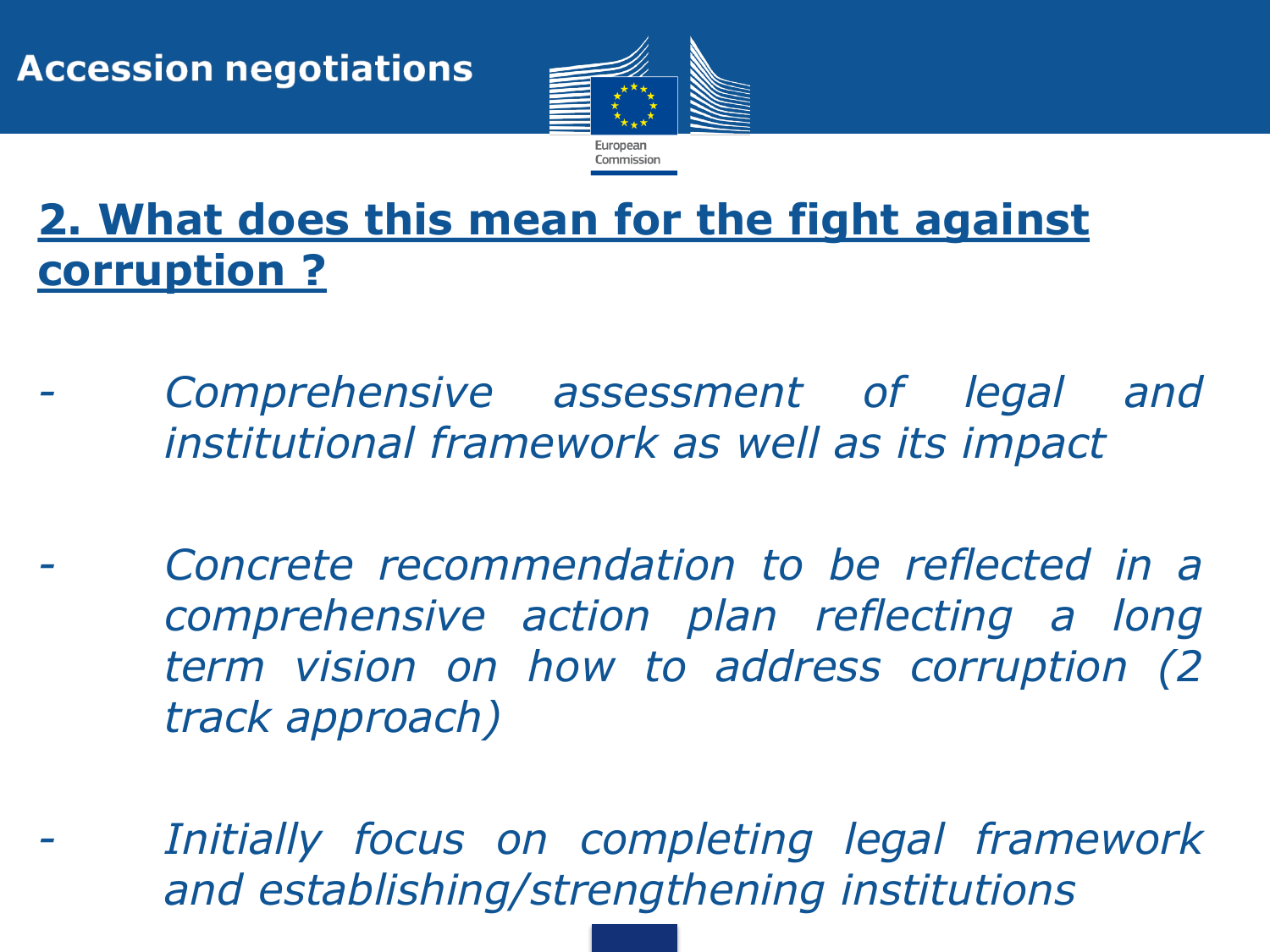

- *- Obligation to establish an "initial track record".*
- *- Once we have assessed that the legal and institutional framework is of a good qulity and starts producing first results, focus shifts towards sustainable results.*
- *- Aim : to make anti-corruption efforts irreversable*

• *Timeline ? Entirely in the hands of the country concerned. Closure of accession negotiations only when results are satisfactorily*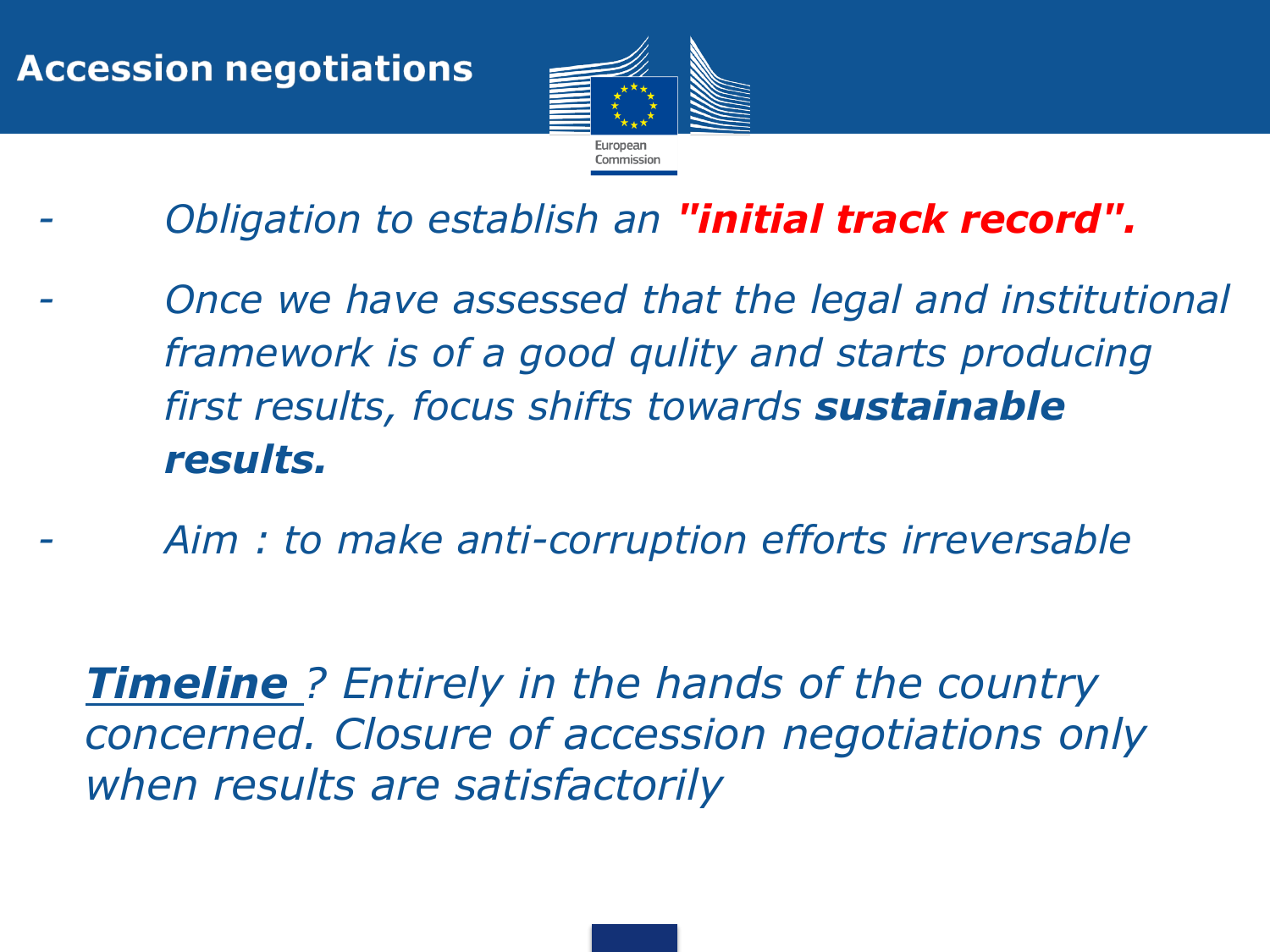

#### *Tools to check/monitor*

- Official information
- Information from local NGOs/academics/independent bodies
- Assessments from specialised international organisations
- Peer-review missions
- Track record tables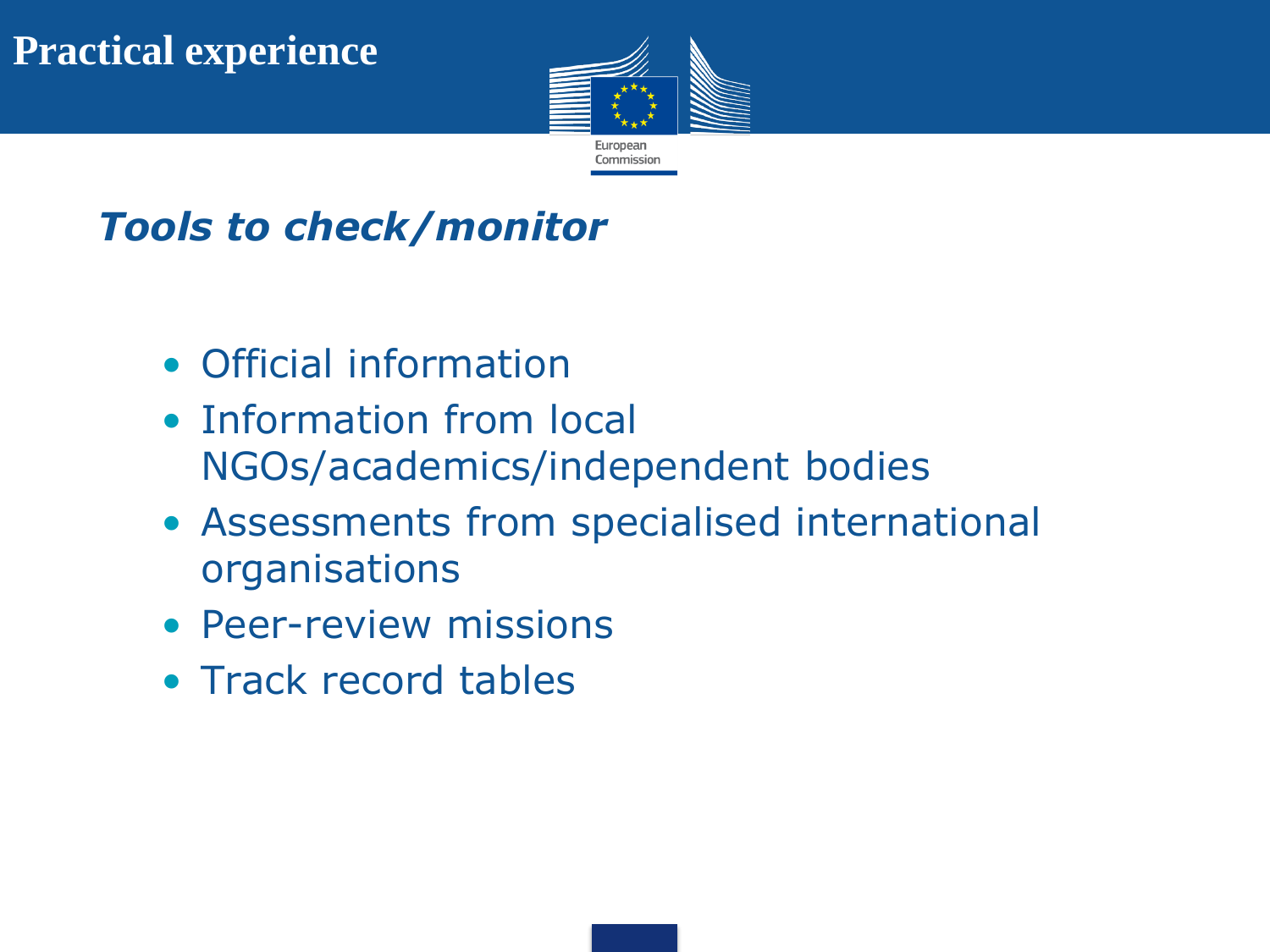

#### *Findings so far ?*

- Fairly developed legal framework (some gaps) and required institutions mostly in place, although weak.
- HOWEVER, shortcomings in terms of real **results.**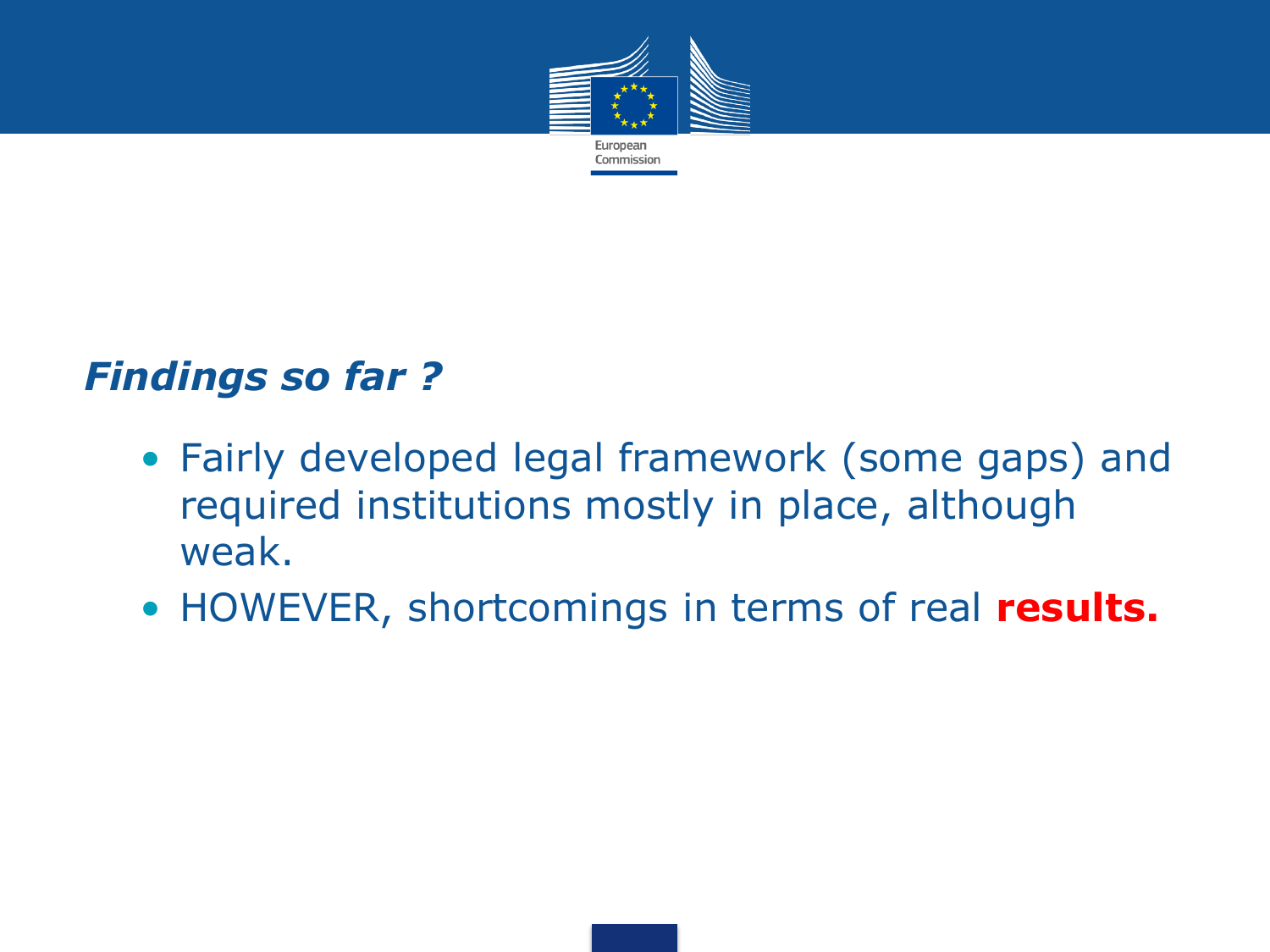

- (1) **Sensitive areas** remain untouched (e.g. real control and checks on political party financing and financing of electoral campaigns). Test case for real political will
- (2) Important **tools remain underused** or are not well understood :
	- Asset declaration and verification systems and in particular looking into inexplicable wealth
	- Asset confiscation too little too late
	- The concept of conflict of interests not well understood
	- Legal persons are rarely held accountable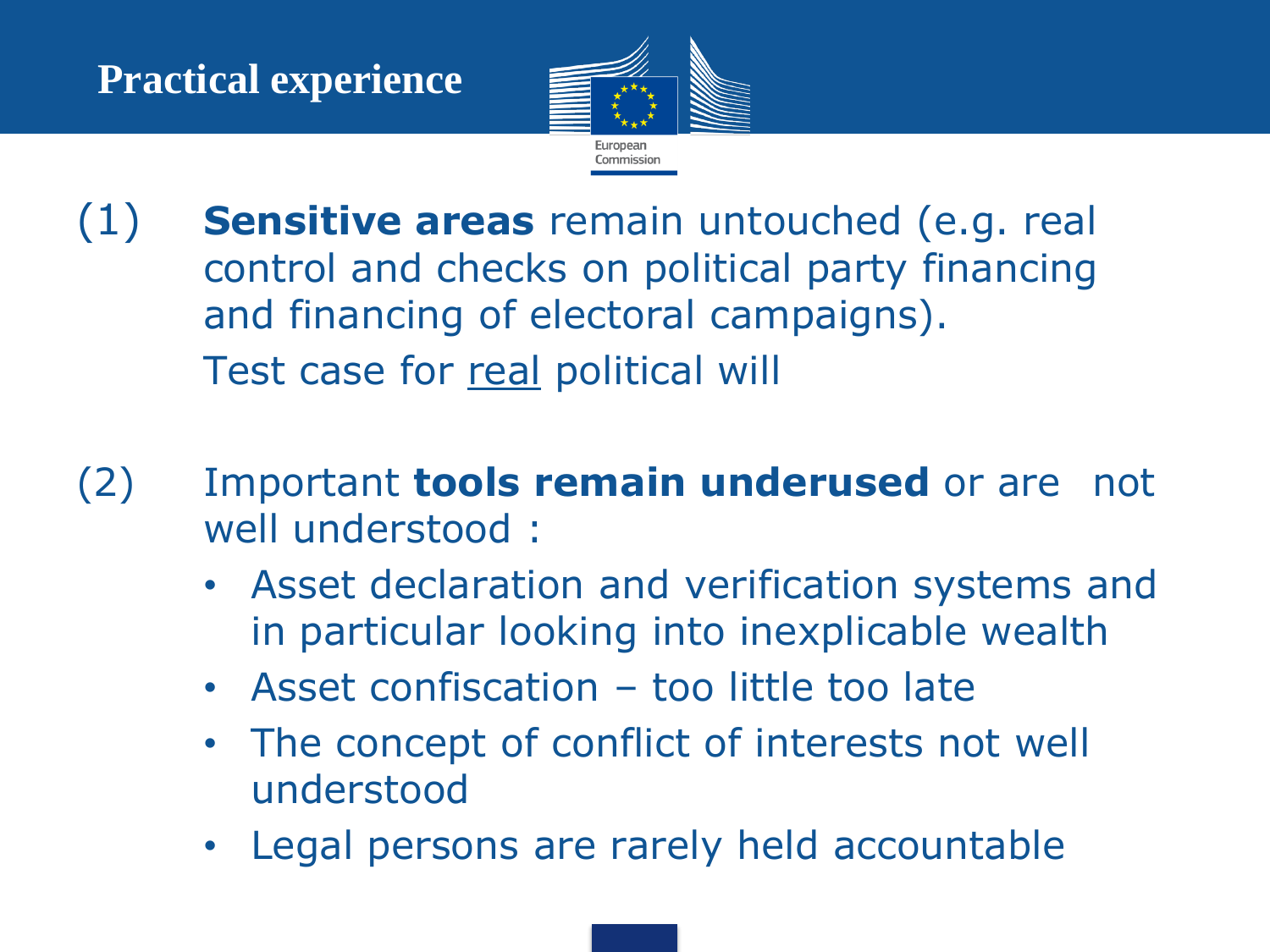

- (3) **Lack of pro-activeness** (no risk assessments) in general but especially in law enforcement/justice – "wait and see" attitude.
- (4) **Formalism** in legislation (procedural codes) as well as in the interpretation of legislation.
- (5) **"soft" preventive tools** (code of conduct, integrity plans etc…) not effectively enforced
- = very limited results, especially in prosecuting P.E.Ps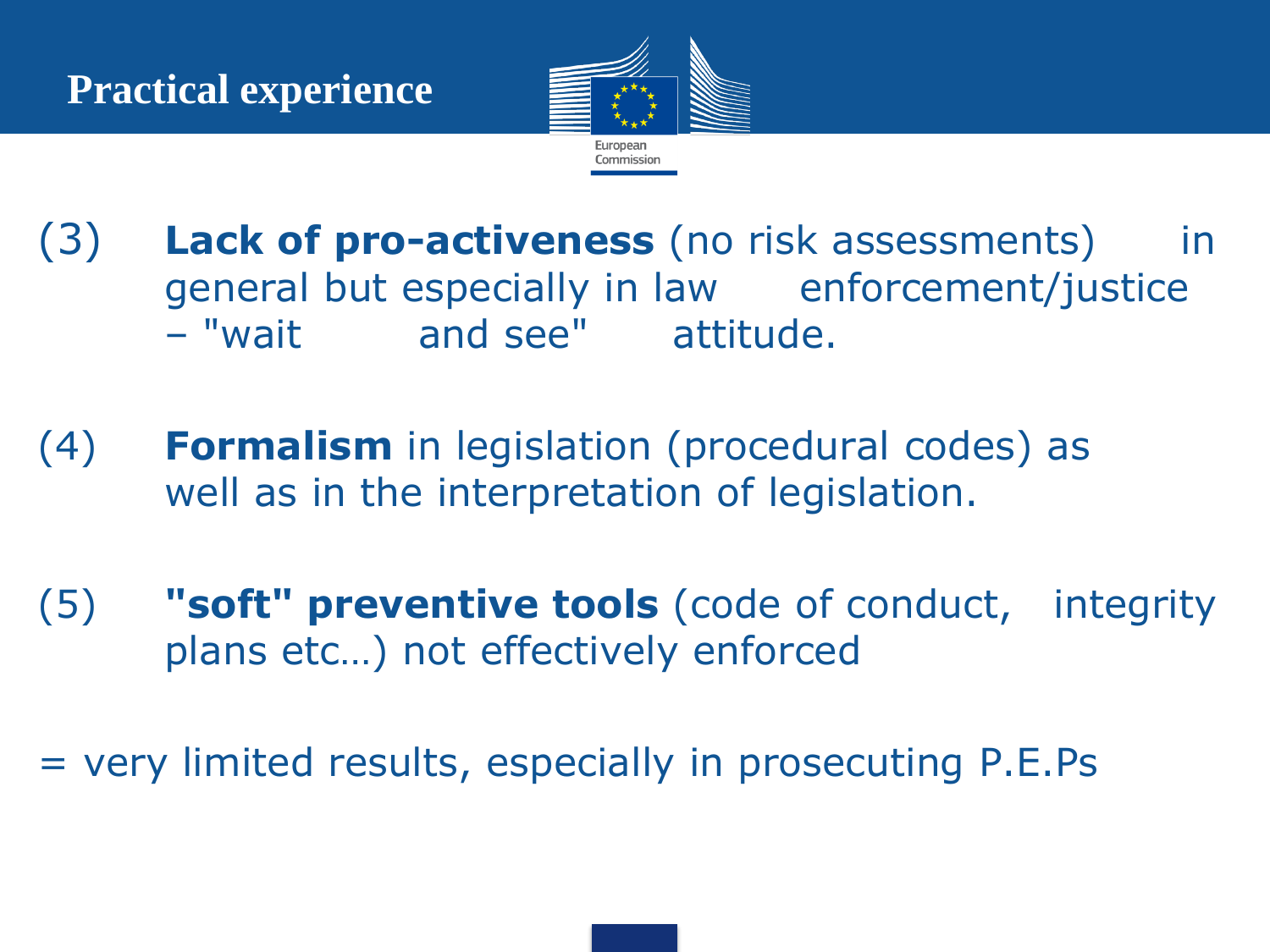

## **Conclusions**

- **Effective results in fighting corruption take time.**
- **Good laws and institutions alone do not provide a guarantee for success in fighting corruption.**
- **Mentality change needed (education?) BUT above all political will is the most important prerequisite for tackling corruption**
- **Fighting corruption is still not a priority in enlargement countries.**
- **EU needs civil society to help as pressure from "Brussels" alone will not do.**
- **Reflections ongoing on a more comprehensive approach beyond CH 23 to more effectively address state cacpture**